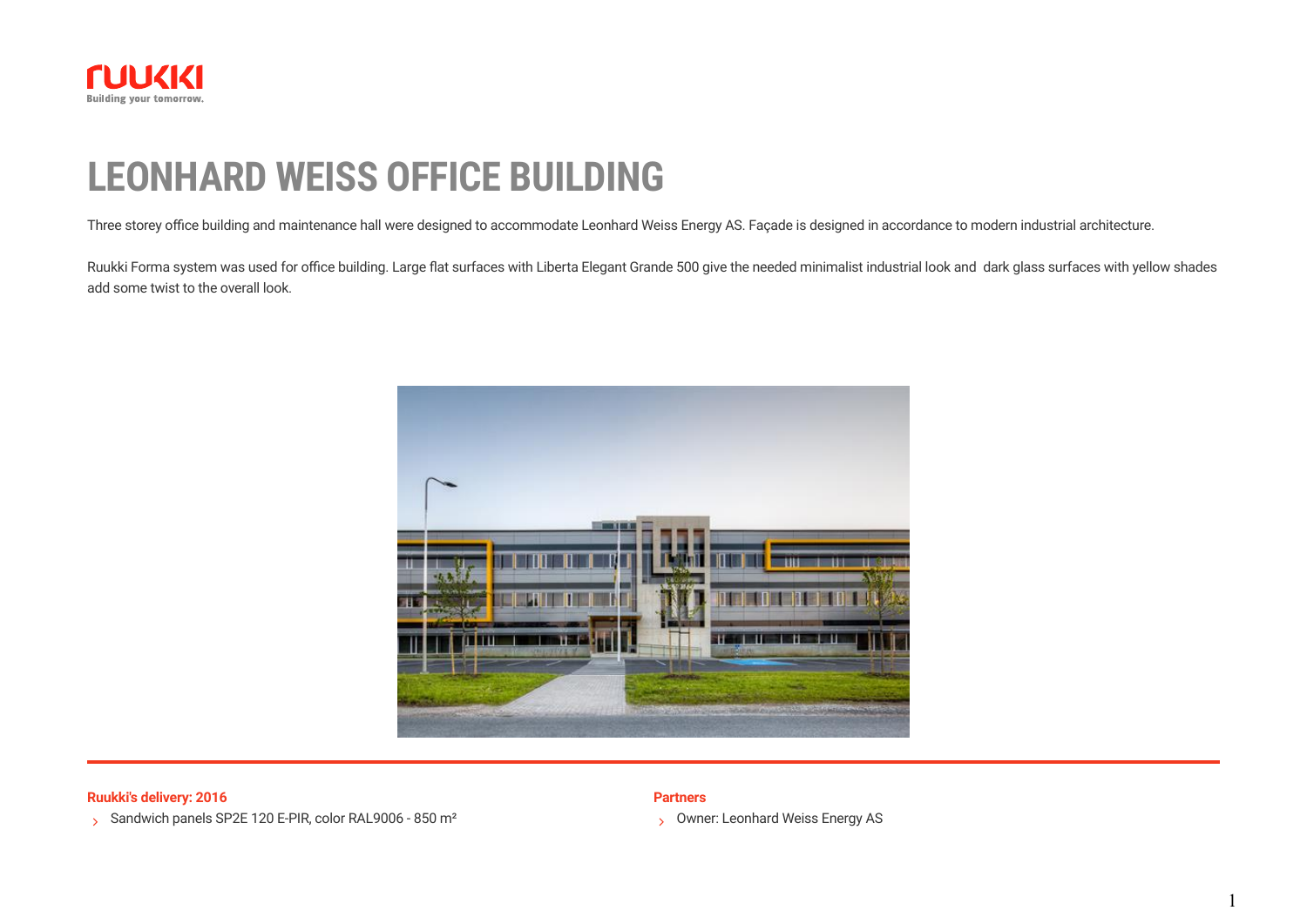- S Roof sandwich panels SP2C140/100 E-PIR, color RAL9006 825 m<sup>2</sup>
- Sandwich panels SPB200WE Energy, color RAL9006 950 m<sup>2</sup>
- Liberta Elegant 500 Grande, Hiarc RR41 750 m<sup>2</sup>
- Lead contractor: Maru Ehitus AS
- Architectural design: Projekteerimisbüroo Dialoog OÜ, Ulrich Reimets
- <sub>></sub> Installation: Denor Ehitus OU

## **RELATED PRODUCTS**



### **LIBERTA ELEGANT 500 GRANDE**

Classic, harmonious and unified surface with hidden fix Liberta™ elegant 500 Grande for ventilated steel facade systems. [Liberta Elegant 500 Grande](https://www.ruukki.com/b2b/products/facade-claddings/rainscreen-panels/facade-claddings-details---rainscreen-panel-grande/liberta-elegant-500grande)